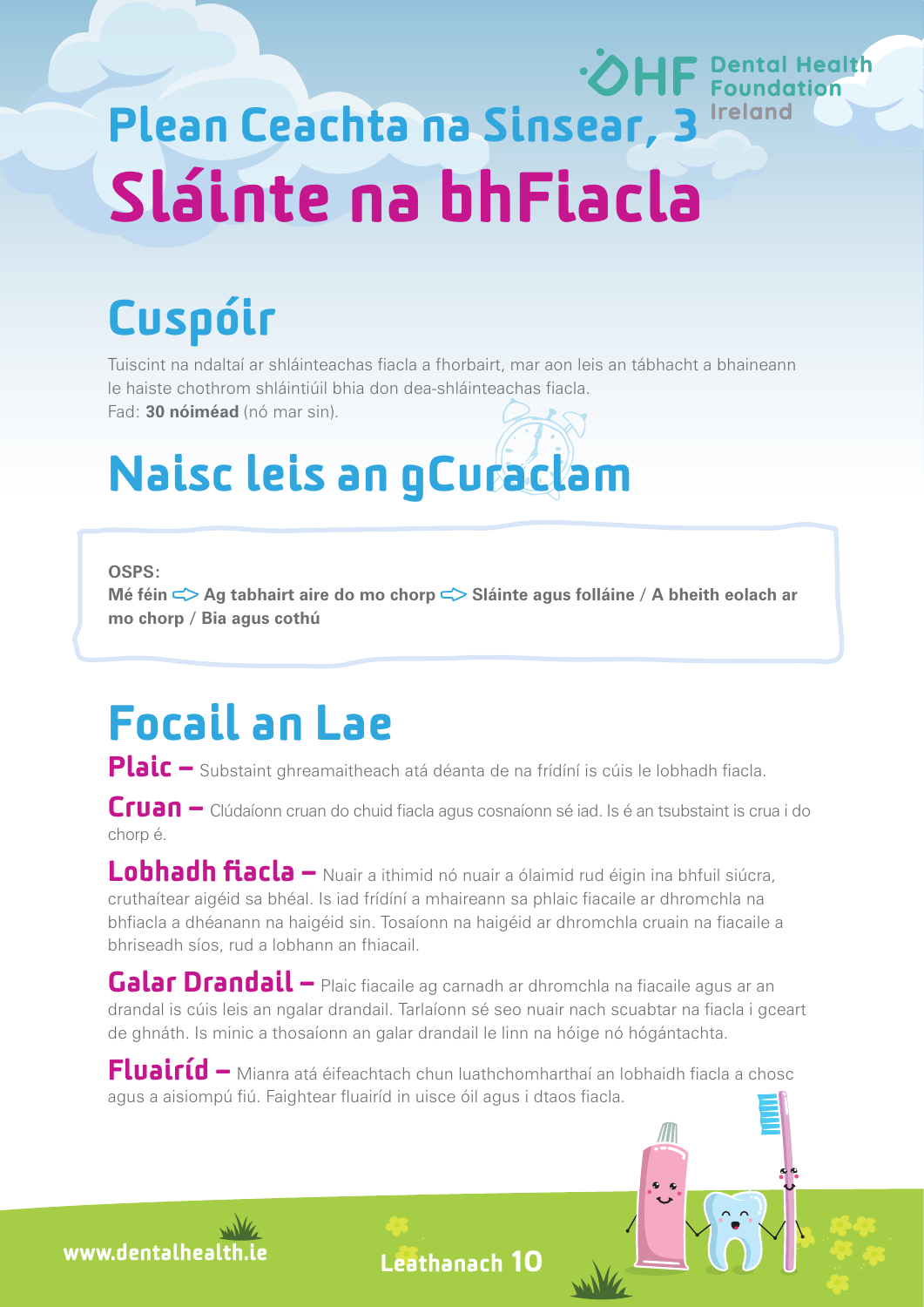# Plé Ranga

Cuir in iúl do na daltaí go mbeidh siad ag foghlaim faoi shláinteachas fiacla. Fiafraigh de na daltaí cén tuiscint atá acu ar an téarma sin. Mínigh gurb é atá i gceist leis ná aire a thabhairt don bhéal, do na fiacla agus don drandal.

Mar rang, pléigh 1) cén fáth a bhfuil sláinteachas fiacla tábhachtach agus 2) conas sláinteachas maith fiacla a bheith agat. Mar shampla:

#### 1 Cén fáth a bhfuil sláinteachas fiacla tábhachtach?

- · De dheasca drochshláinteachas fiacla is féidir tinneas fiacaile, lobhadh fiacaile nó tinneas drandail a bheith ar dhuine.
- · D'fhéadfadh drochshláinteachas fiacla a bheith ina chúis le drochanáil, rud a d'fhéadfadh cur isteach ar fhéinmheas an duine.
- · Is féidir dea-nósanna sláinteachais fiacla a dhéanamh agus tú óg.
- · Tá fiacla tábhachtach le bheith ag ithe, ag caint agus ag déanamh gáire.

Mínigh lobhadh fiacla (féach Focail an Lae don sainmhíniú air). Ar an dea-uair, tá a chosaint féin ag an mbéal i gcoinne lobhadh fiacla. 20 nóiméad tar éis rud éigin siúcrúil a ithe nó a ól, mura nglactar níos mó siúcra isteach, tosaíonn an t-aigéad ag neodrú agus filleann dromchla na fiacaile ar ais ar an ngnáthstaid. Sin é an fáth a bhfuil sé tábhachtach gan deochanna ná sneaiceanna siúcrúla a ithe idir béilí.

Mínigh an galar drandail (féach focail an lae don sainmhíniú air). Bíonn an galar drandail ina chúis le deargadh, at agus fuiliú nuair a scuabtar na fiacla agus d'fhéadfaí fiacla a chailleadh dá bharr.

#### 2 Conas sláinteachas maith fiacla a bheith agat:

- · Ith béilí agus sneaiceanna sláintiúla.
- · Is iad uisce agus bainne na deochanna is fearr le haghaidh fiacla sláintiúla.
- · Ith cineálacha bia ina bhfuil cailciam agus fosfar mar cabhróidh siad leat d'fhiacla a choinneáil sláintiúil. Ina measc, tá bainne, iógart nádúrtha agus cáis (moltar cineálacha ar bheagán saille a ithe).
- <sup>•</sup> Seachain sneaiceanna siúcrúla amhail milseáin, seacláid, brioscaí agus deoc siúcrúla, mar is féidir lobhadh na bhfiacla a bheith mar thoradh ar chineálad bhfuil cuid mhór siúcra a ithe idir béilí.

Leathanach 11

- · Glan do dhrandal agus do chuid fiacla i gceart.
- · Scuab do chuid fiacla dhá uair sa lá le taos fiacla fluairíde. Cabhróidh sé sin trí chruan na bhfiacla a dhéanamh níos frithsheasmhaí in éadan lobhadh fiacla agus is é an bealach is éifeachtaí é chun plaic a bhaint.



#### www.dentalhealth.ie

**IF** Dental Health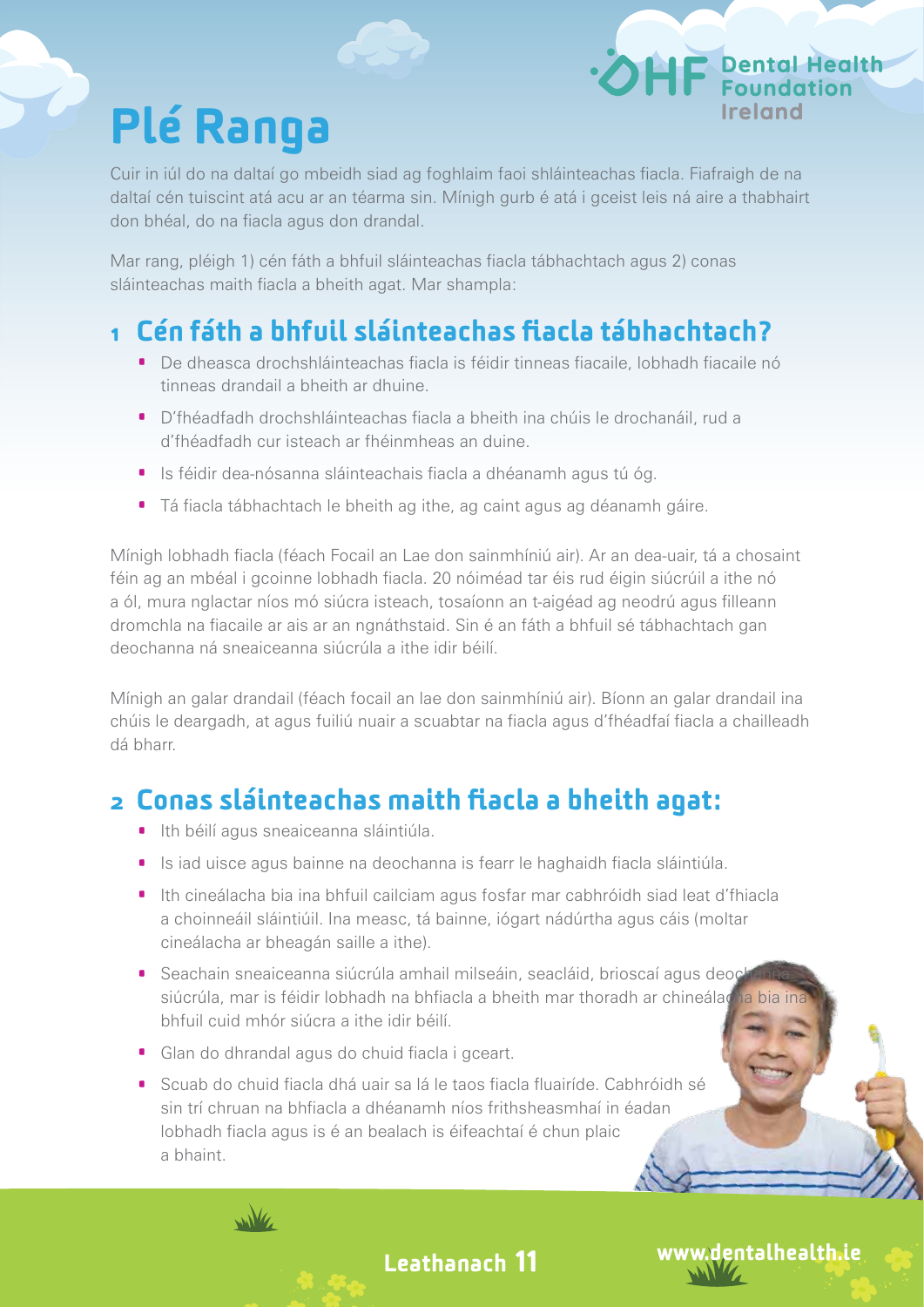## Plé Beirte



Léigh na ceisteanna seo a leanas faoi shláinteachas fiacla amach os ard agus iarr ar na daltaí iad a phlé ina mbeirteanna, agus ina dhiaidh sin tar le chéile mar rang agus déanaigí plé (freagraí idir lúibíní thíos).

- 1 Cé chomh minic ba chóir duit do chuid fiacla a scuabadh, meas tú? (Dhá uair sa lá)
- **2** Cén chaoi ar chóir duit do chuid fiacla a scuabadh? (Féach thíos)
- **3** Cá fhad ba chóir duit a chaitheamh ag scuabadh do chuid fiacla? (2-3 nóiméad)
- 4 Chomh maith le scuaba a úsáid, cad eile is féidir linn a úsáid chun fiacla a ghlanadh? (Flas)

Tabhair breac-chuntas ar an gcaoi chun fiacla a scuabadh:

- **O** Scuab dhá fhiacail ag an am (leithead cheann na scuaibe fiacla).
- **O** Comhair suas go dtí a deich do gach dhá fhiacail atá á scuabadh agat.
- Scuab an drandal agus na fiacla le scuab fiacla agus beagán taos fiacla fluairíde (1,000 ppm ar a laghad) i ngluaiseacht réidh chiorclach. (Féach na pictiúir)
- **D** Scuab na fiacla ag an mbarr agus ag an mbun.
- **0** Scuab na dromchlaí amuigh agus istigh de na fiacla agus den drandal, chomh maith leis an dromchla coganta.
- **O** Caith amach as do bhéal an taos fiacla níor cheart rinseáil.



## Gníomhaíocht Bheirte

Iarr ar na daltaí obair a dhéanamh ina mbeirteanna. Tabhair cóip den bhileog ghníomhaíochta '**Leideanna Luachmhara ar Leas na bhFiacla**' do gach beirt, agus iarr ar dhalta amháin Cuid A a dhéanamh agus ar an dalta eile Cuid B a dhéanamh. Caithfidh na daltaí oibriú lena chéile chun na habairtí ó A agus B a mheaitseáil le chéile chun gach ceann de na 8 n-abairt a chomhlánú. Iarr orthu na freagraí a scríobh ina gcóipleabhar.



Leathanach 12